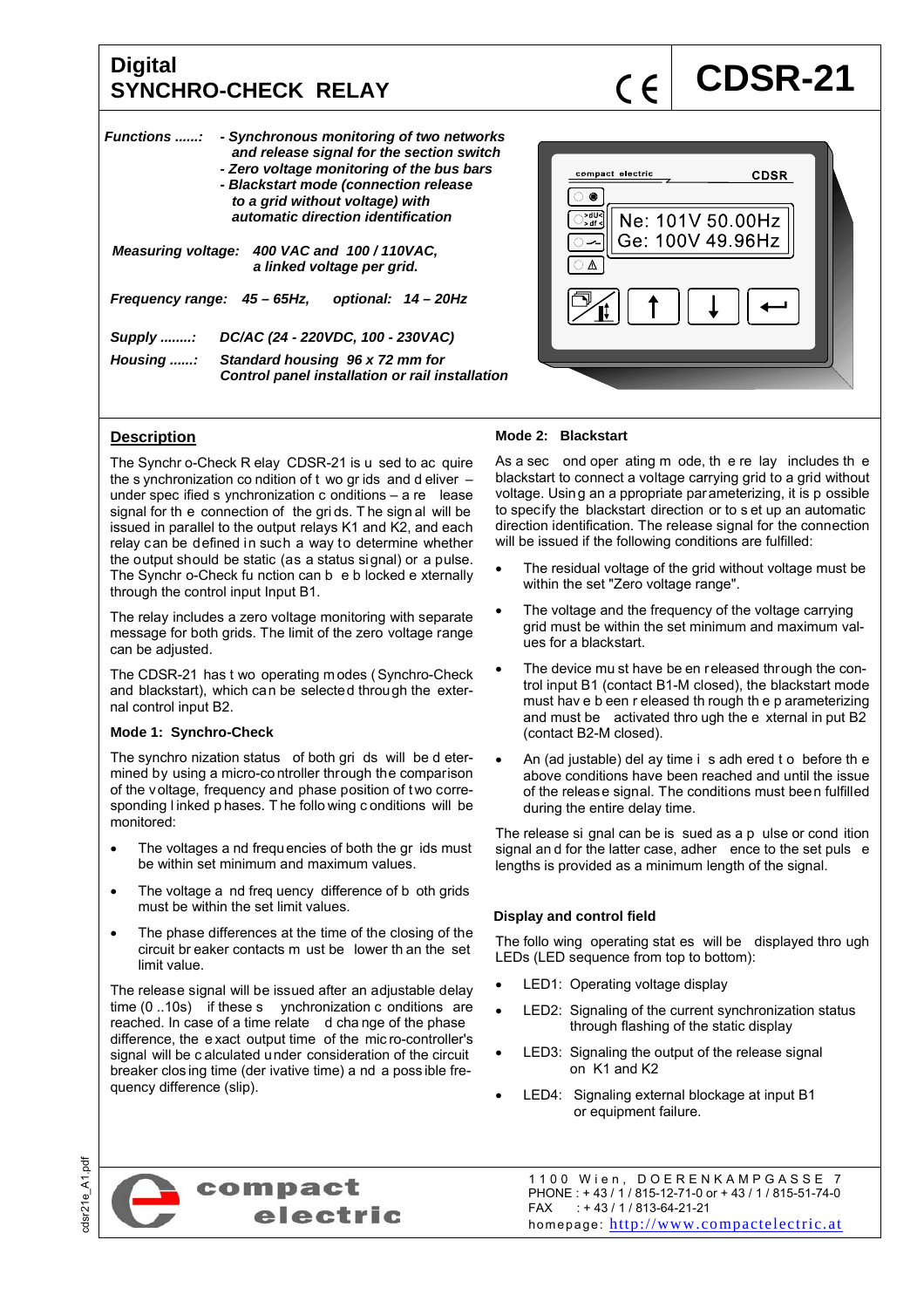# **Digital**  Digital Digital **CDSR-21**

As a d efault, the display shows the current measured values of both grids and the l eft butt on can be used to s witch between 3 variants:

|  | a) 1st Line: Ne: Mains voltage and frequency<br>2nd Line: Ge: Generator voltage and frequency                                           |
|--|-----------------------------------------------------------------------------------------------------------------------------------------|
|  | b) 1st Line: Ne: Mains voltage and frequency<br>2nd Line: △G: Difference voltage and difference<br>frequency between generator and grid |
|  | a) 1et line: Information tout "Dhoop difference"                                                                                        |

c) 1st Line: Information text "Phase difference" 2nd Line:  $\Delta P$ : Phase difference in [degree]

The devic e is parameterized throu gh a me nu s election s ystem. A lan guage selection between German and English exists for the menu te xts. The par ameter se ttings can be secured against unauthorized change through a three digit code.

### **Special functions**

- Test program for the measurement of the circuit breaker closing time on site.
- Reliable data safety through checksum monitoring.
- Self monitoring: The output relay (K5) is closed in failure free operation and it opens in case of power failure, data error or failure.

Accessories (included):

- Fixing clips for panel mounting
- Adapter for DIN rail mounting

# **Technical specifications**

For the order please provide **measured voltage** and frequency range.

| Rated line voltage :                                                                                                               | a) 400 V AC<br>b) 100V/110V AC                          |  |
|------------------------------------------------------------------------------------------------------------------------------------|---------------------------------------------------------|--|
| Line frequency  :                                                                                                                  | 45 - 65 Hz                                              |  |
| Power supply $\dots\dots\dots$<br>(AC/DC wide range)                                                                               | AC: 100V-230V [70V-300V]<br>DC: 24 V -220V [19V - 250V] |  |
| Power consumption : 3 VA                                                                                                           |                                                         |  |
| Ambient operating temp : $-20$ °C to +60 °C<br>LCD display contrast  :                                                             | $-5$ °C to +50 °C                                       |  |
| Output contact specifications:<br>Max. switching voltage : 250 V AC, 250 V DC<br>Max. switching current : 8 A / 250 V AC / 30 V DC | 0.4 A / 230 V DC                                        |  |
| Max. switching power : 2000 VA, 240 W                                                                                              |                                                         |  |
| Insulation:<br>Line inputs - power supply :<br>Line inputs - output contacts:                                                      | 2.5 kV<br>4 kV                                          |  |
| <u>Safety standard:</u><br>Safety : EN                                                                                             | 61010                                                   |  |
| EMC:<br>Noise emission :<br>Noise immunity :                                                                                       | EN 50081-2 (Industry)<br>EN 50082-2 (Industry)          |  |
| Mechanical data:<br>$C_{200}$ DINI42700                                                                                            | $0.02 \times 72 \times 00 \text{ mm}$                   |  |

| Case DIN43700 : 96 x 72 x 90 mm                            |  |
|------------------------------------------------------------|--|
| Panel cutout : 92 x 68 mm                                  |  |
|                                                            |  |
| Protection degree : Front IP50 / rear w. IP30              |  |
| Rear connection terminals : $2.5 \text{ mm}^2$ , pluggable |  |
|                                                            |  |

Subject to technical changes



## **CDSR-21 Terminal assignment**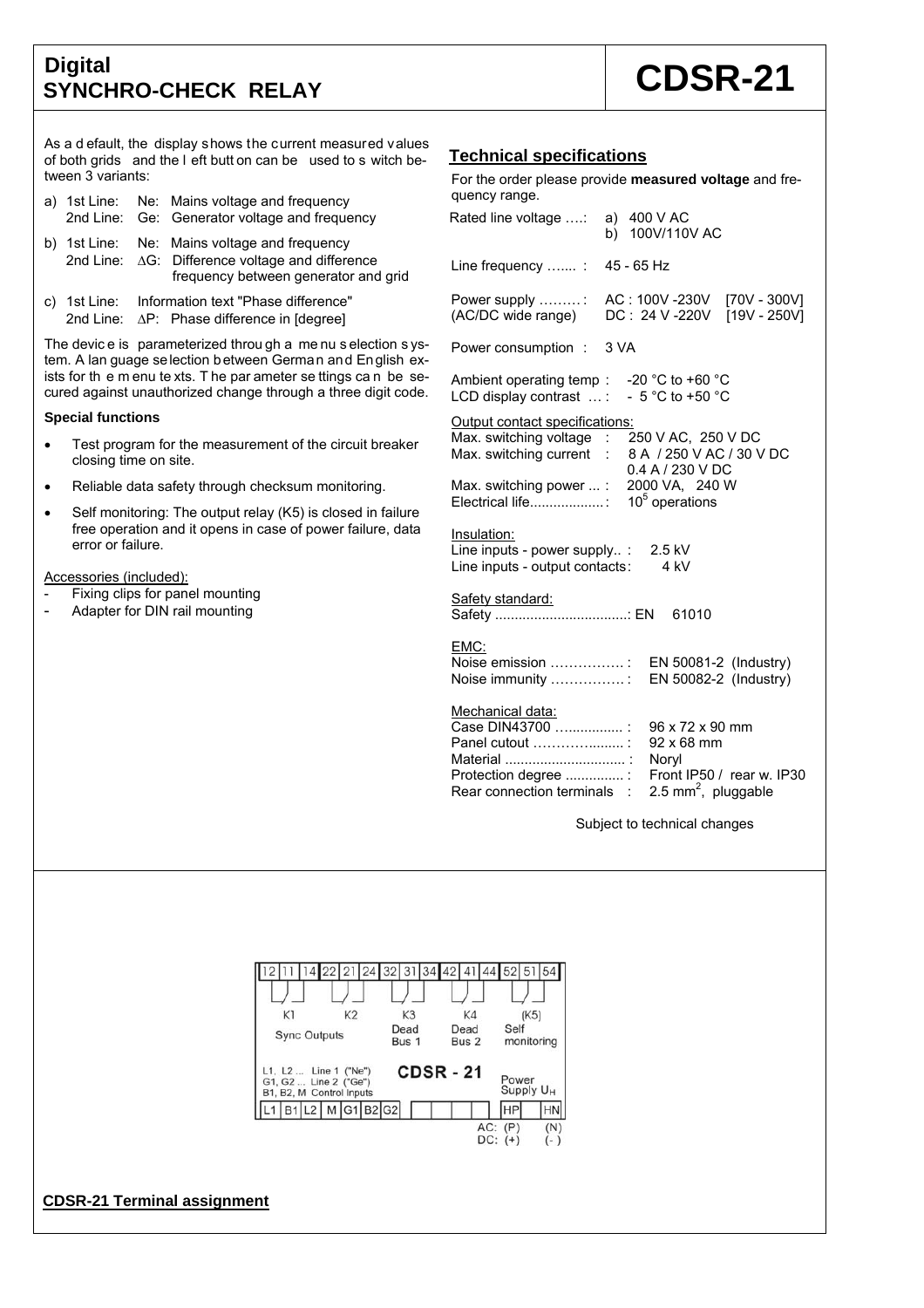# **Digital**  Digital **CDSR-21**

## **Operating parameters and set up ranges:**

| <b>Value Setting</b>                                                                                               | range                                              | Resolution               |
|--------------------------------------------------------------------------------------------------------------------|----------------------------------------------------|--------------------------|
| Synchronization range:<br>Max. voltage difference<br>dU max. Diff                                                  | $0 - 20$ %Un                                       | 1V                       |
| Max. frequency difference<br>df max. Diff<br>Synchronization range:                                                | $0.01 - 0.5$ Hz                                    | $0.01$ Hz                |
| Max. phase difference<br>Phase-Diff<br>Synchronization range:                                                      | $1 - 30^{\circ}$                                   | $1^{\circ}$              |
| Synchronization range:<br>Min. voltage<br>U<                                                                       | Un= 400V: [280V - 440V]<br>Un=100/110V: [70V-110V] | 1 <sub>V</sub>           |
| Synchronization range:<br>Max. voltage<br>U>                                                                       | Un= 400V: [360V - 530V]<br>Un=100/110V: [90V-143V] | 1 <sub>V</sub>           |
| Synchronization range:<br>Min. frequency<br>f<                                                                     | 45-65 Hz<br>$(14-20Hz)$                            | $0.01$ Hz                |
| f<br>Synchronization range:<br>Max. frequency                                                                      | 45-65 Hz<br>$(14-20Hz)$                            | $0.01$ Hz                |
| Synchronous release delay                                                                                          | $0.0 - 10s$                                        | 0.1 s                    |
| Synchronous release signal to K1:<br>static/pulse                                                                  | 0/1                                                | $\overline{\phantom{a}}$ |
| Synchronous release signal to K2:<br>static/pulse                                                                  | 0/1                                                | $\overline{\phantom{a}}$ |
| Synchronous release signal pulse duration<br>(K1, K2)                                                              | 60 - 2000 ms                                       | 10 <sub>ms</sub>         |
| Blackstart mode: Block (=0) / Release with defined or automatic<br>direction: $G->N$ (=1), N- $>G$ (=2), auto (=3) | 0, 1, 2, 3                                         |                          |
| Blackstart-range:<br>U<<br>Min. voltage                                                                            | Un= 400V: [280V - 440V]<br>Un=100/110V: [70V-110V] | 1 <sub>V</sub>           |
| Blackstart-range:<br>Max. voltage<br>U>                                                                            | Un= 400V: [360V - 530V]<br>Un=100/110V: [90V-143V] | 1 <sub>V</sub>           |
| Blackstart-range:<br>f<<br>Min. frequency                                                                          | 45 - 65 Hz<br>$(14 - 20Hz)$                        | $0.01$ Hz                |
| Blackstart-range:<br>Min. frequency<br>f<                                                                          | 45 - 65 Hz<br>$(14 - 20Hz)$                        | $0.01$ Hz                |
| Blackstart:<br>Synchronous release delay                                                                           | $0 - 10s$                                          | 1s                       |
| Derivative time (closing time of the circuit breaker)                                                              | $0 - 500$ ms                                       | 10 <sub>ms</sub>         |
| Dead bus max. voltage                                                                                              | 3 - 60 %Un                                         | 1 <sub>V</sub>           |
| Dead bus message delay                                                                                             | 60 - 1000 ms                                       | 20 <sub>ms</sub>         |
| Combination lock (access code for settings changes)                                                                | $000 - 999$                                        | $\overline{\phantom{a}}$ |
| Language selection German/English for menu texts                                                                   | 0/1                                                | $\overline{\phantom{a}}$ |



### **Control Inputs:**

- B1: Enable Input:: open = Sync Output disabled closed = Sync Output enabled
- B2: Mode Switching Input open = SYNCHRO-CHECK closed = BLACKSTART
- M: functional earthing

EMC- Wiring Note:

Wire length from terminals "B1" ,"B2" and "M" to corresponding switching contacts max. 3m.

# **CDSR-21 Wiring diagram**